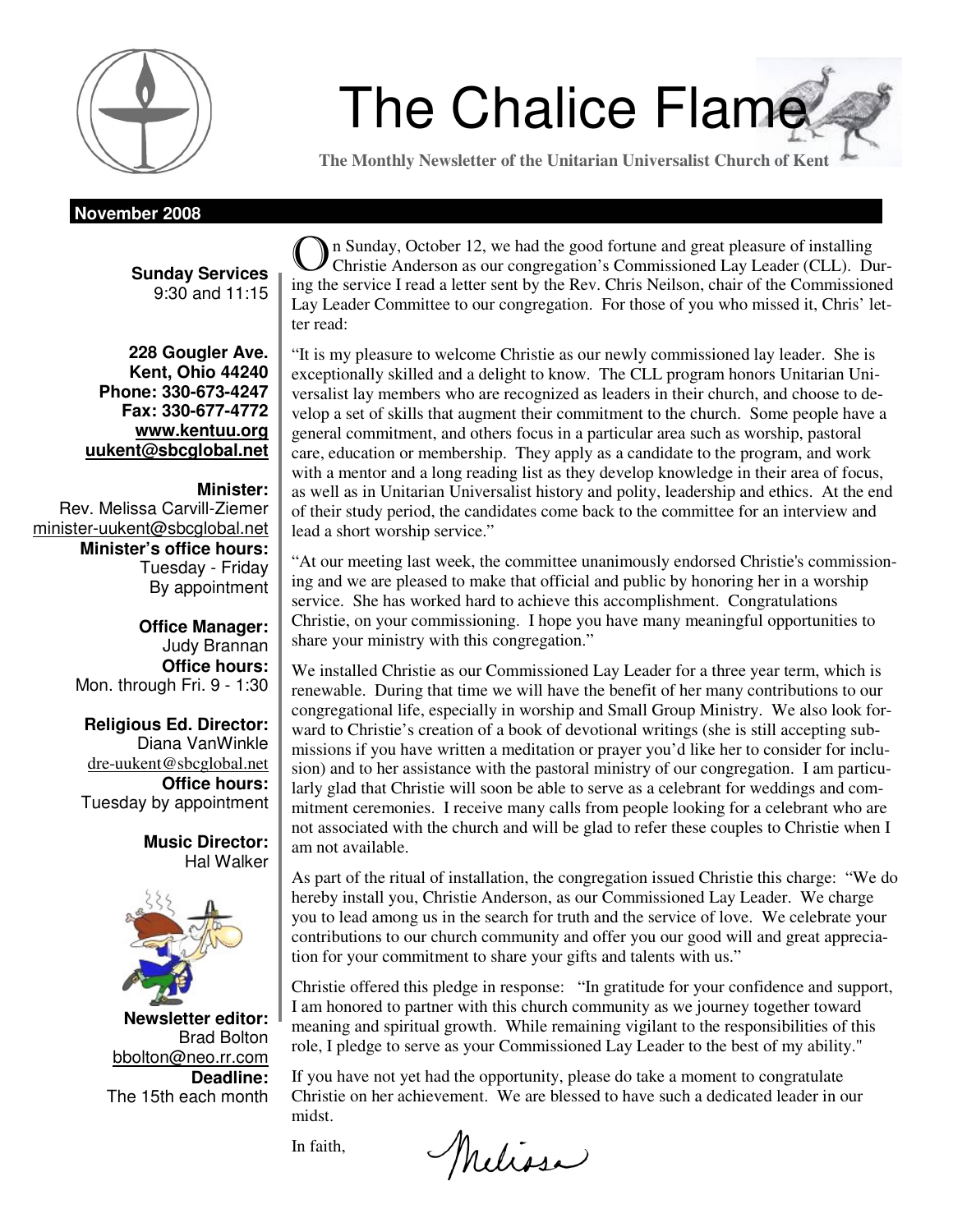# November Sermons

November 2 *Portraits in Social Witness* 

Kiya Heartwood and Linda Mishler

Kiya Heartwood will be our Guest in the Pulpit. For those of you who did not have the pleasure of hearing her at Summer Institute this past summer, or at the concert Saturday Nov. 1, Kiya is a partner in the group A Wishing Chair. Since 1995, Kiya has made an art of inspiring performances and award winning songs. Her songs are a passionate mix of intelligent lyrics & spell-binding storytelling.

November 9, 2008 *What Next?*

Rev. Melissa Carvill-Ziemer and Worship Associate Christie Anderson

The voting has been done, the counting completed (we hope). What comes next for us after such a significant election? Come worship with us as we look toward tomorrow in celebration of the ties that bind us together.

November 16, 2008 *Dignity and Justice for All* 

Rev. Melissa Carvill-Ziemer and Worship Associate Ted Voneida "You have chosen to light a candle rather than curse the darkness." Inspired by these words from Eleanor Roosevelt, we

will gather to celebrate life and consider how we can give our hands and hearts to the work of dignity and justice for all.

November 19 Vespers *Kindness*

Elaine Yehle Bowen

Our new congregational covenant exhorts us to "practice kindness." What does that mean to you? Using the book "A Short Course in Kindness" we will explore kindness in theory and in practice.

November 23, 2008 *With Hope and Thanksgiving* 

Rev. Melissa Carvill-Ziemer and Worship Associate Lori McGee.

Everyone is invited to share in the joyous communion that will be our annual whole church Thanksgiving celebration. This morning we will have the opportunity to recognize and formally welcome the newest members of our congregation.

Nov. 30 *Growing up UU*

Among others, speakers are, Julie Linebaugh, Randi Palmer and Tracy Parsons.

This service will give you a perspective from several different generations about "Growing up as a Unitarian Universalist".

# Pastoral Care Re-Visioning Summit Scheduled

 In a growing and vibrant congregation such as ours, it is important to take time every now and again to consider the strength and shape of our varied ministries. On Sunday, November 23 from 1:30 to 3:30, we will hold a Pastoral Care Re-Visioning Summit. During this two hour session, we will consider what is working particularly well in our lay pastoral ministries and identify those places where we might imagine creative new initiatives.

Everyone who has any interest in pastoral care (whether or not you have ever been involved in this area of congregational life) and everyone who has anything at all to do with pastoral care (including the pastoral associates and all the people who bake and cook and give rides and help with other concrete needs) are invited and encouraged to attend. If you are able to attend please register with Judy Brannan, our church secretary, by phone or email so that we can plan our space accordingly.

I have invited my colleague, the Rev. Lynn Acquafondata, to come and facilitate this session for us. Lynn is the ministerial representative to the Ohio Meadville District Board of Trustees and has most recently served as the minister of the Unitarian Universalist Church of the South Hills in Pittsburgh. She is in the process of identifying the next chapter in her ministry while continuing to live in Pittsburgh. I am glad that Lynn is free to come consult with us and hope that you will be able to attend this short, but important re-visioning session.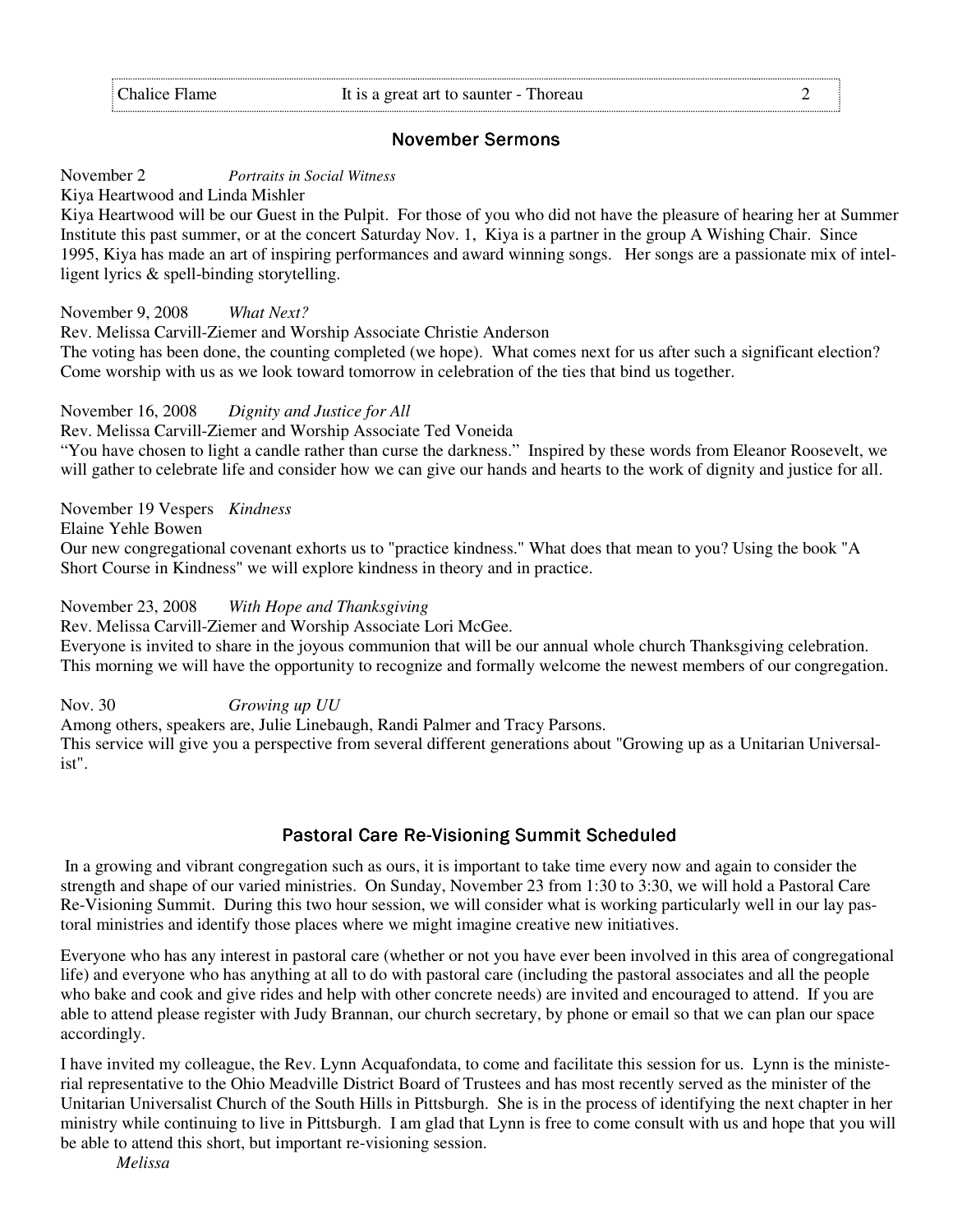## Moderator's Message

I ike many of you, I've been thinking a lot about fi-<br>
I nances lately. Most of us have personal and family finances to manage, and some also have business finances to handle. Those of us who are members of this church have one additional budget to contemplate. Elsewhere in this newsletter you will see an announcement for a congregational meeting scheduled for December 7, 2008 to approve our church budget for the first six months of 2009. This vote will be the culmination of many months of dedicated work by many members of our congregation. I'll briefly recap the process.

Last June, the Finance Committee solicited budget requests for the first half of 2009 from Board members and committee chairs. This information was used to provide a monetary goal to the Stewardship Committee. That committee has just completed a very successful campaign, during which over 2/3 of you made a financial pledge to our church for a total pledge amount that exceeds last year's six-month equivalent by 6%! The Finance Committee has used the results of the campaign to prepare a draft budget that will be considered by the Board at our November meeting. Once the Board has finalized the draft budget it will be distributed to all of you for review and discussion on December 3 and for a vote on December 7.

On behalf of the entire Board, I want to thank the members of the Finance Committee and the Stewardship Com-

# Social Justice Committee meeting

All are welcome to participate in the Social Justice Committee meeting November 2 after second service in Fessenden Hall. The agenda includes planning winter social justice activities (perhaps a social justice fair, movies, etc.), recommending special offerings, and finalizing Election Night dinner plans. Bring yourself, your ideas, and a brown bag lunch. If you want child care, let Susan Goekler know at least 1 week in advance.

# **Church Library Additions**

Kate Braestrup, chaplain of the Maine Warden Service and a UU minister, turned the tragedy of her husband's death into the career of a very effective and unique minister. Her book is Here if You Need Me.

The other book is Rise Up Singing: the Group Singing Songbook, 15<sup>th</sup> edition, edited by Peter Blood and Annie Patterson. Used by our Music Department and for sing-alongs at church, this book offers the words, chords, and sources for 1,200 songs. Joan Baez describes the book as "worth devouring for all those who love to sing."

*Martha Kluth* 

mittee for their commitment and diligence in caring for the financial well-being of our church. The Finance Committee is chaired by Susan Goekler and members include Mac Goekler, Jane Krimmer, Rod Mishler, Beth Straubhaar, and Beth Wills. Members of the Stewardship Committee are Linda Mishler (chair), Dani Beale, Chris Hurlbut, Kim Marfy, Carrie Shelly, Joanne Slease, Kristina Spaude, Kathy Walker and Marion Yeagler.

Our Fundraising Committee, co-chaired by Sandra Bowers and Colleen Norris, plays a critical role in helping us bridge the gap between pledged income and church expenses. Pivotal in that fundraising is our annual Service Auction, chaired this year by Beth Wills and Sandy Bowers. I hope you'll be able to join us for this evening of food, fun, fellowship and fundraising on November 15. Finally, I wish to express my gratitude to all of you who answered the call to stewardship and pledged some of your precious financial resources to the support of our beloved church. In these difficult economic times, your contributions mean more than ever.

In appreciation and faith,

*Rhonda Richardson*, Moderator

## Kiya Heartwood Concert

Kiya Heartwood will be our special guest the weekend of November 1 & 2, 2008. For those of you who did not have the pleasure of hearing her at Summer Institute this past summer, Kiya is a partner in the group A Wishing Chair. She is also the life partner of Meg Barnhouse.

Since 1995, Kiya has made an art of inspiring performances and award winning songs. Her songs are a passionate mix of intelligent lyrics & spell-binding storytelling, all rolled into a folk & rock sound. Her guitar work compliments her amazing wide open vocals. Kiya has been said to seduce the listener with soulful confessions, political broadside, and a wicked groove.

A Wishing Chair has released 8 CDs, the latest of which appeared last July. Titled Folk and Roll (#7), it was recorded live in Austin Texas. Their 6th CD, Underdog, was awarded Best New Folk CD of 2006 by JP Folks, an Indie organization of over 40,000 music industry professionals.

Kiya will appear in concert on Saturday November 1 at 7:30 in the Sanctuary. Tickets are \$10 and will go on sale during coffee hour October 12.

She will also be our guest in the pulpit on Sunday November 2.

*Linda Mishler*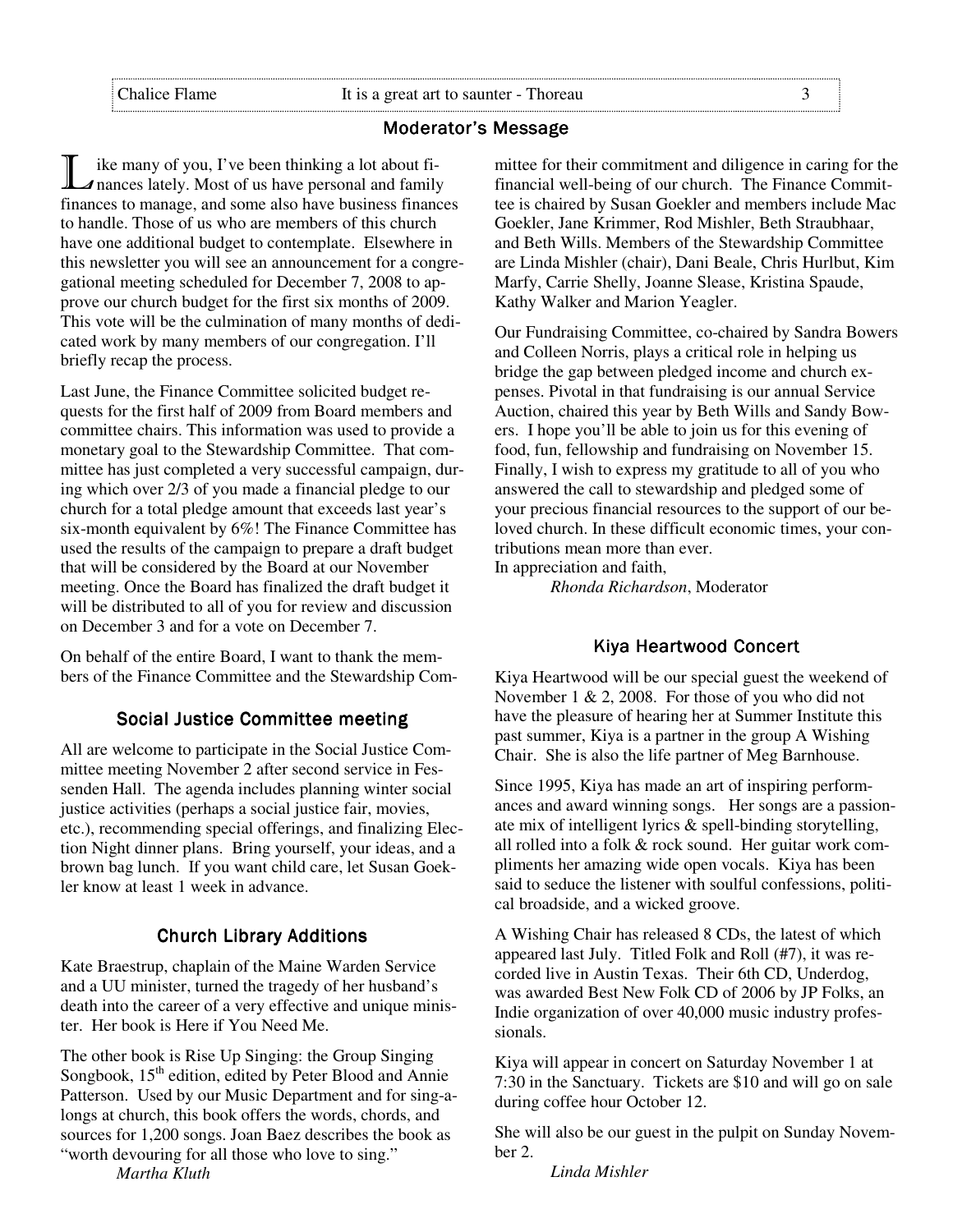# Come One, Come All to the Election Day Dinner

ur church will revive an old tradition when we host the Election Day Dinner on Tuesday, November 4, beginning at 6:30 pm in Fessenden Hall. Everyone is welcome to enjoy great food and conversation, and folks can stay late and watch the returns at the church.

The Election Day Dinner at our church dates back at least 100 years according to Roger DiPaolo who writes the column "Portage Pathways" for the *Record-Courier* newspaper. Olive Hobbs, who has been a church member since 1945, remembers attending and preparing food for the Election Day Dinner in the 1940s. Olive says, "It was quite a social event. Marge Fessenden used to run it. All the political people like the mayor and the council people and the candidates who were running for office used to come. The menu was always the same: turkey, mashed potatoes, gravy, squash, cranberry salad. The dressing that went with it was made of cream. And they had rolls and pie for dessert. It was quite an elaborate dinner. Marge Fessenden took great care in seating people, and she made sure that she never put rabid Democrats beside prominent Republicans."

According to Olive, dinners on election days were common in local Ohio communities in the early decades of the twentieth century, when election day was a holiday. People used to vote at the Franklin Township Hall next door

and then walk to our church for the dinner. The dinners were used to raise money for the church.

Olive has heard stories about early Election Day Dinners at our church. She says that back before World War I, the menu was different. Back then the church always served creamed chicken and biscuits. Each family was asked to bring a chicken, and the women would cook them for everyone. The dinner in the old days was at noon, and people stayed for supper and into the evening when the returns began coming in. Olive has heard that in the very early days, the dinner cost 25 cents and the supper cost 15 cents.

Dinner in 2008 will cost a little more than 25 cents, but not much! We are suggesting a donation of \$5. Tickets will be on sale during coffee hour at the Fair Trade coffee table. You can also buy a ticket at the door. We won't be serving either chicken or turkey, but our superb chefs Bill and Elaine Bowen will cook up delicious pasta, both with and without meat. Folks are encouraged to bring salads, desserts, and drinks to accompany the pasta. If you need child care or you need a ticket held for you, please contact Susan Goekler by Sunday Nov 2 so we can plan appropriately.

The old Election Day Dinners faded away in the early 1960s. Now they are back. We on the Social Justice Committee look forward to enjoying election day with you.  *Vivien Sandlund*, Social Justice Committee



# **Congregational Voting Meeting**

There will be a congregational voting meeting on Sunday, December 7, 2008 at 12:30 p.m. in the sanctuary, following the second service. The agenda items are:

- Approval of minutes from the May 11, 2008 meeting
- Voting on the January-June 2 009 budget

A quorum of  $\frac{1}{4}$  of active members is needed, so please mark your calendar and plan to attend. An information and discussion meeting will be held on Wednesday, December 3, 2008, 7:15 p.m. at which time copies of the May 11 minutes and the proposed January-June 2009 budget will be distributed. This will be an opportunity for members of the congregation to ask questions and offer comments about the proposed budget. All are strongly encouraged to attend that meeting so that we can expedite the voting process on December 7. Free child care will be available for both meetings, but must be reserved one week in advance; please contact the church office (330673-4247 if you will be needing child care during either or both meetings.

If you are unavoidably prevented from attending the December 7 voting meeting you may contact the Moderator, Rhonda Richardson, for instructions for submitting an absentee ballot. Per Article IV, Section 5 of our church by-laws, "only active members who provide a written statement to the Moderator prior to the meeting stating that they are unavoidably prevented from attending the meeting may submit an absentee ballot. Such ballot must present the member's position clearly enough that the Moderator can interpret the member's intent at the time of the vote. Absentee ballots are not counted in determining a quorum. Before discussing or acting on an issue, the Moderator shall announce the number of absentee ballots received and accepted."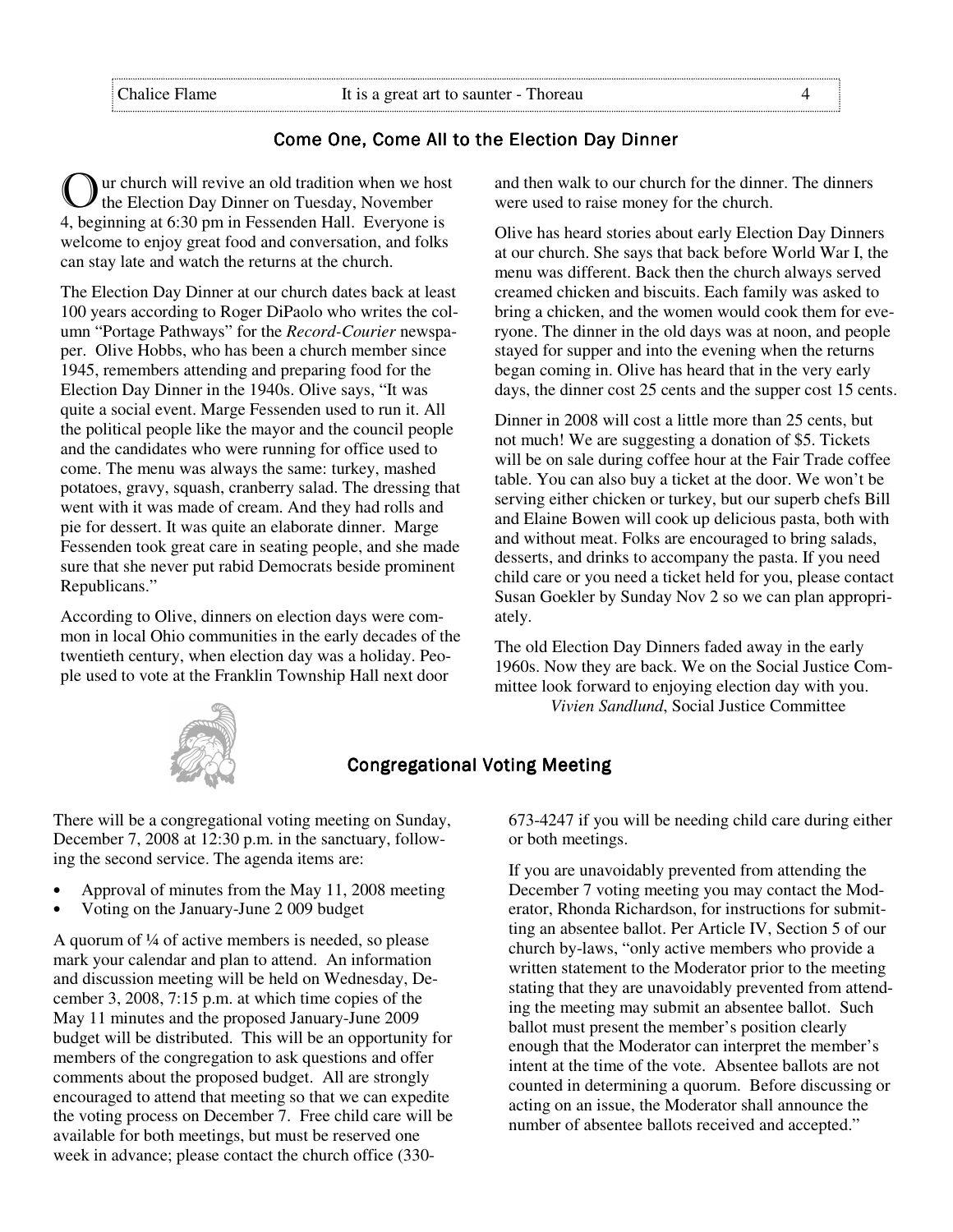# Fair Trade Goods Available During Coffee Hour

A s part of our social justice commitment, we offer<br>A Equal Exchange fair-trade products for sale during coffee hour. We usually carry several kinds of caffeinated coffees, decaffeinated coffee, and at least one flavored coffee. Chocolate bars (including 2 new flavors), tea, spicy hot cocoa mix, regular hot cocoa mix and baking cocoa, are also available. Other products are available for special order, giving people more choices and a small price break for purchasing in bulk. Just stop by the coffee table in Fessenden Hall during coffee hour to purchase your items, or to place an order, or e-mail me.

Recently Equal Exchange notified their customers that they would be forced to raise their prices due to increased fuel costs, the falling value of the dollar with respect to other currencies, and increasing demand for Fair-Trade commodities, among other reasons. As a result, we are increasing our prices as well. We will be phasing the price increases in as we use up the inventory purchased at the lower prices. Caffeinated coffees will be \$7.50/bag, decaffeinated coffee will be \$8.50/bag, and flavored coffees will be \$7.75/bag. Tins of cocoa and baking chocolate will be \$5.75 each, and chocolate bars will \$3.50 each.

Purchasing Equal Exchange products through your church is an easy way to put our UU principles to work in a tangi-

ble way. These products are produced without slave or other forced labor, using ecologically sound agricultural practices to minimize environmental impact. Plus, the farming co-ops receive a fair price for

Don Easterling caught washing dishes after church



If you would like to join members of the church family on Thanksgiving for dinner at 3 pm, please sign up on a flyer in Fessenden Hall. Fee \$3 per person, \$2 for children, infants free. The fee covers turkey, dressing, gravy. Each family is also asked to bring a favorite Thanksgiving dish to share -- indicate what you will bring when you the sign up. We also need volunteers to help with set up and clean up. Following dinner, we will have games available for those who want to hang around and play. For more information, contact Susan Goekler.

their products, which allows those communities to invest in education, health care and agricultural improvements. In addition, for each pound of Equal Exchange products we buy, Equal Exchange makes a donation to the Unitarian Universalist Service Committee to support their programs in social justice and human rights.

The money that we make goes to the Social Justice Committee and we use it to support many of our social justice projects, such as bringing speakers to the church, or helping to purchase video equipment for the church. We also recently began to work with the fundraisers committee to provide coffee at cost for the Kent Farmer's Market, with all of those proceeds going directly to the church rather than the Social Justice Committee.

Up to this point we have allowed people to help themselves to items on the honor system if they aren't able to purchase the item during coffee hour, and usually this works fairly well. However, this only works if people record what they have taken and when, and how much they owe at that time. From time to time, we have a problem with people who take items and don't record the purchase or pay the money for the item. This happened again the last week in August, when someone took 2 bars of chocolate, but didn't record the purchase, or pay for it. If this continues to happen, we will need to reconsider whether this policy can continue or not, mostly because my heart can't stand the strain of having the inventory sheets not balance with our books. If you took the bars and just forgot to pay it, no problem. Just see me on Sunday and 'fess up and all will be well.

*Saunis Parsons* 

#### **Chalice Lighters**

Many churches joined in and celebrated OMD Chalice Lighter Sunday on October 19th or scheduled an alternate date. Thank you to everyone who has signed up to be a chalice lighter. For those who are not but would like to be, visit www.ohiomeadville.org and click Chalice Lighter in the left column. You can sign up online, or read about the program at this site. Chalice Lighters commit to pay a minimum of \$10 per call up to 4 calls a year to assist congregation in projects that help our congregations grow and thrive. The next call will be sent out November 1, so check your email or the OMD website to read which exciting project has been selected.

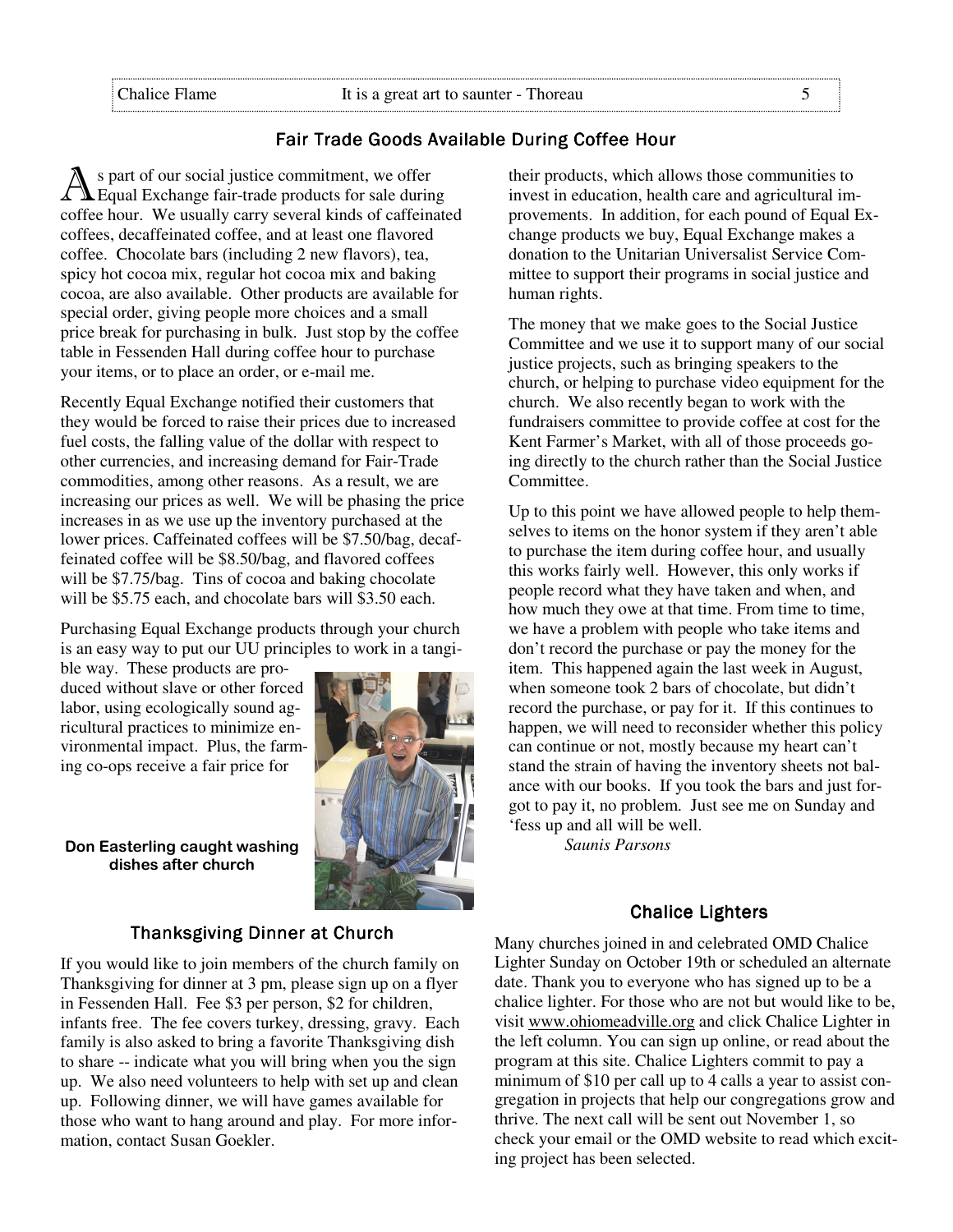# UU Election Issues of Conscience

Here's a brief rundown of the 2008 ballot issues, with a recommendation on voting your U-U conscience from the Social Justice Committee :

STATE ISSUES

**ISSUE 1** – Earlier filing and better rules for ballot issues **YES** – should make process more orderly, prevent manipulation of ballot issues

**ISSUE 2** – bond issue for Clean Ohio Fund **YES** – This fund helped with the Kent River Restoration project, supports farmland preservation in Portage County, and will be a resource for environmental improvement all over Ohio

**ISSUE 3** – Protection of property rights for landowners along Lake Erie

**NO** – Those property rights are already adequately protected.

**ISSUE 5** -- Payday Lender referendum

**YES** – This issue asks voters to decide whether or not to enforce Section 3 of H.B. 545, the critical section that cuts the interest rate that can be charged to 28 percent. It has purposely been cast as an issue of enforcing existing law to fool voters into thinking that a 'no' vote caps interest at 28%. (for more explanation:

http://www.ohio.com/editorial/opinions/28363479.html )

**ISSUE 6** – Casino gambling amendment

**NO** – This amendment would authorize an exception to Ohio law governing casinos to build one casino near Wilmington Ohio, with many loopholes.

## PORTAGE COUNTY ISSUES

**ISSUE 31** – General Health Levy for Portage County (excludes Kent and Ravenna)

**YES** – with no increase in millage since 1955, the County Health Department is severely constrained in providing services, especially monitoring septic systems.

**ISSUE 32** – Portage Park District 0.05 mill levy. **YES** – this is a new but minuscule levy – about 5 cents a day on property valued at \$100,000. It will provide funding for park improvements and operation; enhance recreational opportunities and help protect water, land and wildlife.

**ISSUE 35** – Mental Retardation Developmental Disabilities – renewal of 2-mill levy

**YES** – funds programs and services for disabled children and adults

**ISSUE 36** – Mental Health and Recovery issue. 0 .05 mill levy renewal

**YES** – these programs are effective for people in need *Caroline Arnold* 



# Lights, Camera, Auction !

We're counting down to our annual Service Auction, but with so many new members in the church I thought it would be a good idea to explain exactly what this auction is, and why YOU want to come! The Service Auction is more than just a big fundraiser, although it is the largest fundraiser our church does, other than the annual canvass. But it is so much more than that! The Service Auction is THE social event of the season. With Denny Eberhart as our auctioneer and Assistant Moderator Rod Mishler as his "straight man", it is great entertainment, even if you don't buy anything! You'll dine well, on a gourmet selection of hearty appetizers and desserts, accompanied by wine, mixed, drinks, and a variety of non-alcoholic beverages. And the items up for grabs….well, you can do your

Christmas shopping and fill up your calendar all in one night! Many local businesses have donated baskets, gift certificates, and event tickets. Church members donate dinners, babysitting services, massages, fun events, and artwork. Even our minister contributes to the fun, offering the chance to choose the topic for one of her services.

So mark your calendars for November  $15<sup>th</sup>$  at 6:00 p.m. for Lights, Camera, Auction! Tickets are on sale NOW at coffee hour for \$12, or can be purchased at the door for \$15. There are plenty of volunteer opportunities for short shifts the night of the auction – and volunteers get a free ticket! Donation forms are still available if you have an item or a service you'd like to offer. Questions? Contact Beth Wills.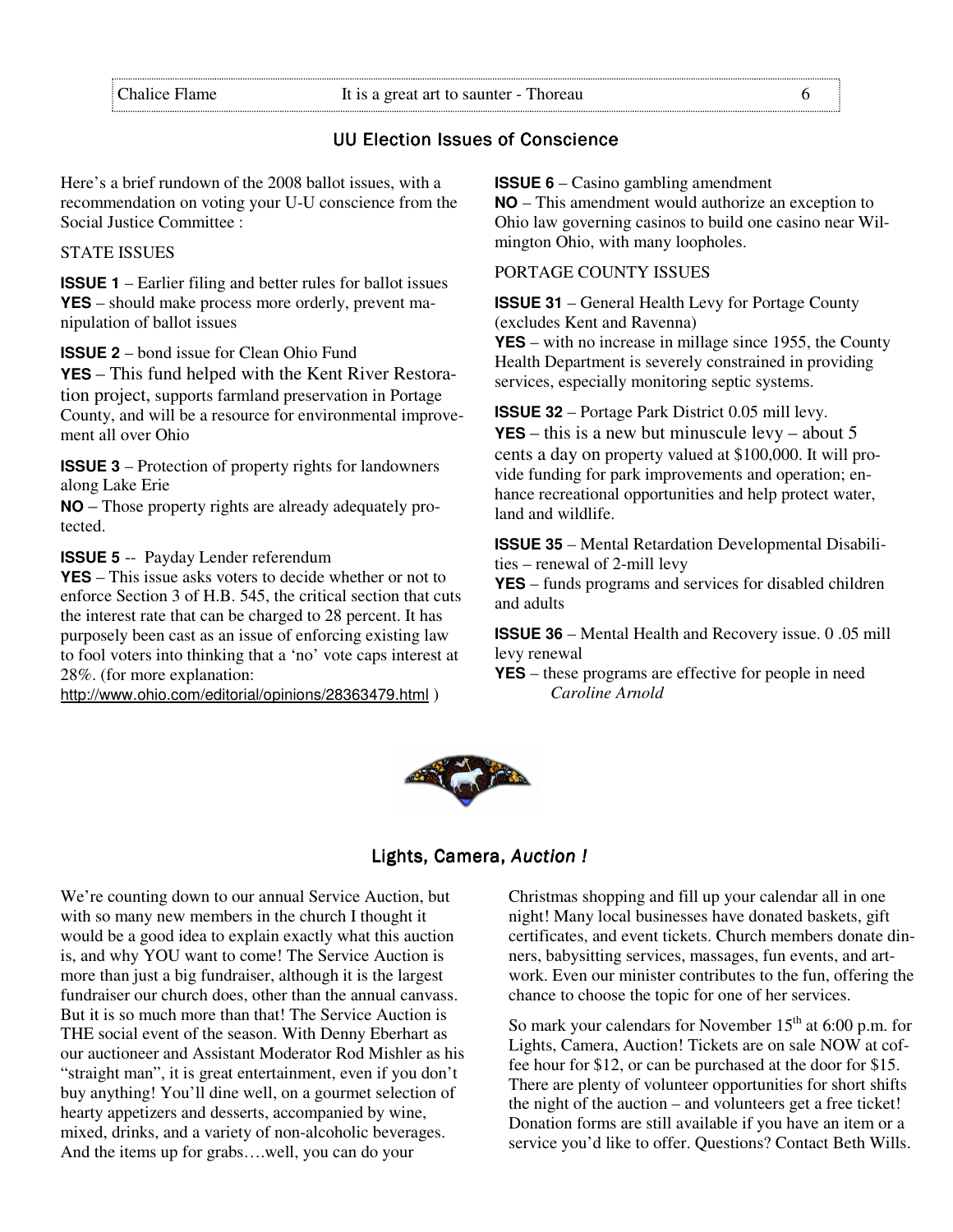## **Guest At Your Table**

A s we sit down with our families and friends for meals<br>
this holiday season, let's be sure to make a place for a guest at our table. That guest may be a child starving in Darfur, or an immigrant worker struggling for workplace rights at a poultry processing plant in Mississippi. Our guest may be a woman in South Africa organizing so that the poor have enough clean water, or a woman in Egypt working to advance women's rights. You can bring hope and support to the guest at your table by donating to UUSC, the Unitarian Universalist Service Committee, in this year's Guest at Your Table program.

Participating is easy. You take home a Guest at Your Table box, provided by the church, and put it at your table during each meal between Sunday, November 23rd and Sunday, December 21st. At each meal, be sure to donate some money to your guest by putting money into the box. On December 21st, bring your box back to the church. You should count the money in the box, and convert your cash donations into a check written to UUSC. Check off "membership" on the coupon on the box and include that coupon in your mailing. Send your check, with Guest at Your Table in the memo line, along with your name and address and your coupon to UUSC Guest at Your Table, P.O. Box 845259, Boston, MA, 02284. These donations will count toward your UUSC membership, which costs \$40 a year for regular members, \$10 for youth, and \$20 for seniors. If you make a donation of \$100 or more, it will be matched by Shelter Rock Congregation. If 25% of the members of our church become members of UUSC through our donations, then we will again receive the UUSC Creating Justice Award.

Our generous donations to the Guest at Your Table program over the years have enabled many people to tell stories of hope. There is the story of Maria, a Cuban immigrant who worked for eleven years in a poultry processing plant in Mississippi. Maria suffered sexual harassment, discrimination, and threats on the job. Often she was not paid all of the wages due her for her long day's work. Then Maria discovered and joined MPOWER, Mississippi Poultry Workers for Equality and Respect. MPOWER is funded by UUSC. Through MPOWER Maria learned to stand up for herself and for her fellow workers. Today she is an organizer for MPOWER.

Together we enable more people to tell stories of hope like Maria's. Our support for the Guest at Your Table program will fund the important social justice work of the Unitarian Universalist Service Committee around the world. This year UUSC is celebrating the 60th anniversary of the United Nations Universal Declaration of Human Rights. UUSC has been partnering with local organizations around the world for more than thirty years to work for human rights, peace, and justice.

Donating to Guest at Your Table is a great way for all of us to put our UU faith into action. You can pick up a box any Sunday in November and December during coffee hour downstairs in the church. Please see Vivien Sandlund, our UUSC local representative, or Mac and Susan Goekler if you have questions.

*Vivien Sandlund*, Local Representative to UUSC



# See Historic Presidential Campaign Badges

UU Church members and friends who missed Alice's program for the Kent Historical Society are invited to a special walk-through exhibit of her impressive collection on November 2 and November 4 from around noon to 6 p.m. at The School House.

Alice has a large, tastefully mounted collection of campaign badges, buttons, and other memorabilia from every presidential election since 1880. She is offering us a chance to see them before she puts them away for another 4 years. You are welcome to drop in, reflect on the history of the U. S. Presidency, and put this year's election in perspective. Come and go at a time of your own choosing on either of these dates:

Sunday, November 2, after church to 6 p.m. Tuesday, November 4 (Election Day), noon to 6 p.m. (before the church dinner)

The School House is beside the water tower on Fairchild Avenue at the Woodard Avenue stop light. Convenient parking is on the east side of Woodard Avenue or on Randall Drive, one block west of our driveway. Not in our driveway, please.

Questions? Call Alice or Gordon Vars. Do come to this memorable non-partisan, historic, political event!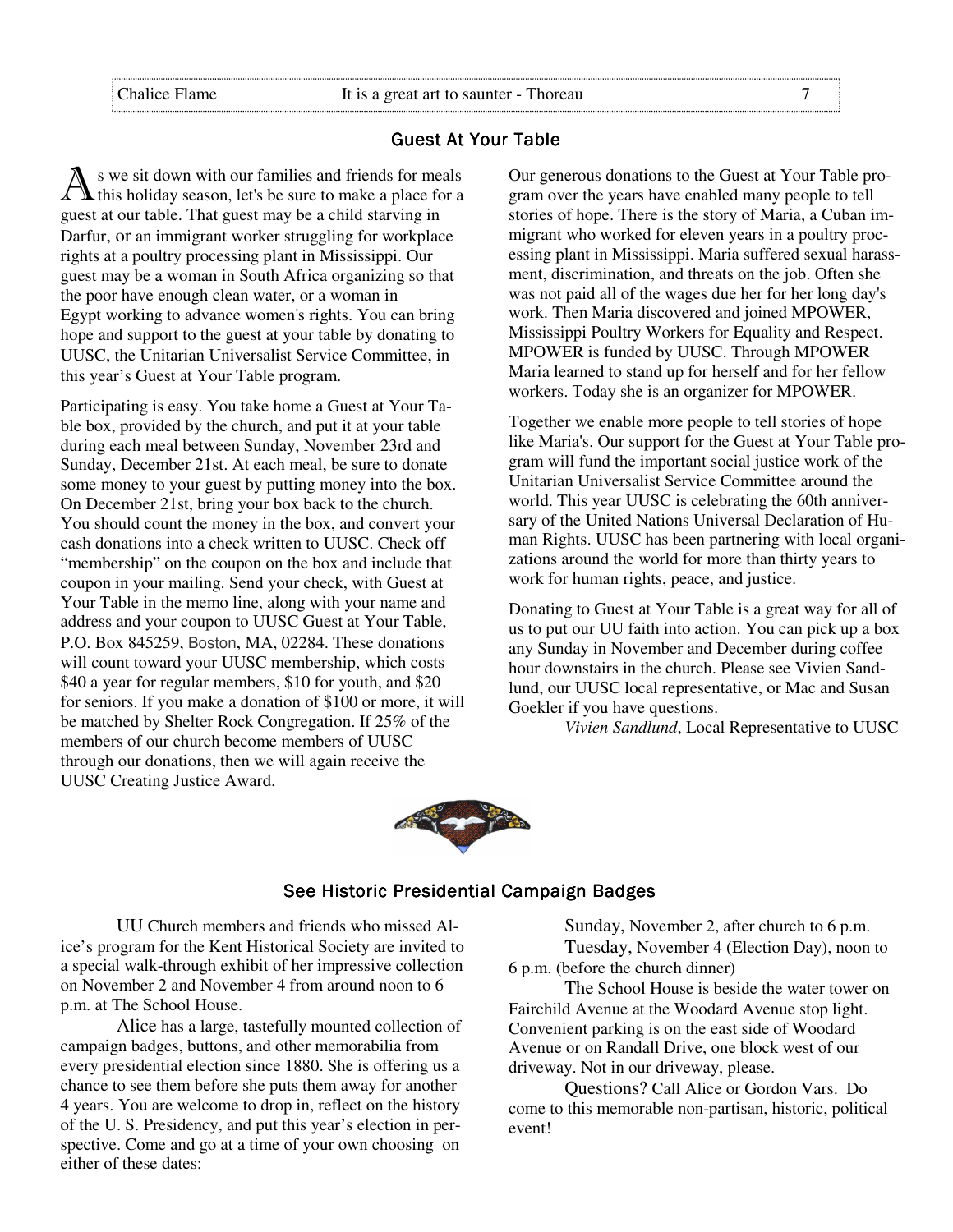#### **Financial Corner**

#### **September and 2008 Year-to-date Financials for General Fund:**

|                            | <b>REVENUES</b> | <b>EXPENDITURES</b> | <b>REVENUES - EXP</b> |
|----------------------------|-----------------|---------------------|-----------------------|
| Sept. actual:              | \$14042         | \$15991             | $-$1948$              |
| Monthly plan:              | \$14692         | \$15182             | $-\$490$              |
| Year through Sept. actual: | \$142554        | \$145074            | $-$ \$2520            |
| Year through Sept. plan:   | \$139390        | \$152921            | $-$ \$13531           |

September was not as good as planned or as some previous months; Revenues were \$650 below plan and Expenditures were just over \$800 above plan. But year-to-date Revenues are about \$3000 above plan, and Expenditures about \$8000 below plan. In September, based on our historical 'summer slump', we planned a significant increase in pledge income as people return from their summer. Revenues were higher, but not to the extent expected. We are expecting even higher Revenues in October.

A word on these numbers: We operate on a break-even budget meaning that the plan is to have the \$15355 that we started the year with back in the bank at the end of this year. This means that cumulative Revenues less Expenditures are \$0 at the end of the year. We know that during the year, Revenues will not always be larger than or equal to Expenditures each month. So the question is: What do we expect each month, and in a given month for the yearto-date Revenues less Expenditures? By December this cumulative number is \$0. But during the year, we know that every year revenues dip in the summer months, we expect to use our cash reserves, and then we have a service auction in November and we generally meet our plan by the end the year. This year we made a specific projection for each month, in order to plan for adequate cash flow during the year. This is the monthly and year-to-date plan

## **Volunteer Update**

It's time to update our volunteer database. All members and friends are asked to fill out a volunteer form indicating areas where you would like to help. This does not obligate you to say "yes" to every request, but the database provides a starting point in identifying potential volunteers. A newly revised form is available on the church's website under "documents". Additional forms are available on a table in the church foyer and you may place completed forms in the box on the same table. Thank you to everyone who already completed their form during the Committee Fun Fair held in September. If you have any questions please contact me.

*Mary Leeson* (volunteer coordinator)

number above, indicating we expected to be losing money at this point in the year, and we are losing less than planned.

You will be getting a Contribution Report in October. This will tell you what you have contributed through September vs. your pledge, and your pledge for the year. Our cash flow situation is such at this time of year we are always tight on cash. If you are behind on your pledge, the time when it would be of most benefit to get caught up would be October or early November, when we really need the cash to pay essential bills, and we do not yet have the money from the Service Auction. A few families paid their entire 2008 pledge earlier than planned, which has helped the year-to-date situation…THANKS.

Many people are now doing automatic payments to the church through on-line banking. This is very convenient: Just key in the church address and a monthly amount, and we get a check every month…no having to remember if you paid yet or not. If you have to vary the amount a few days before the check goes out, the amount can be adjusted to handle specific situations, or pay off your total pledge for the rest of the year. This would help keep revenues flat during the summer.

Thanks again for your financial support of the church, and for keeping us on plan for the year. I'll be happy to discuss the Contribution Report any time with you, or work with you to update any info on it, such as to whom the Report should be addressed, etc.

 *Bob Erdman,* Trustee for Finance



Aidan Teagle in original Devo suit. It was worn the night before by Devo's drummer. Aidan's dad worked the stage at the Civic Theater and picked up the suit.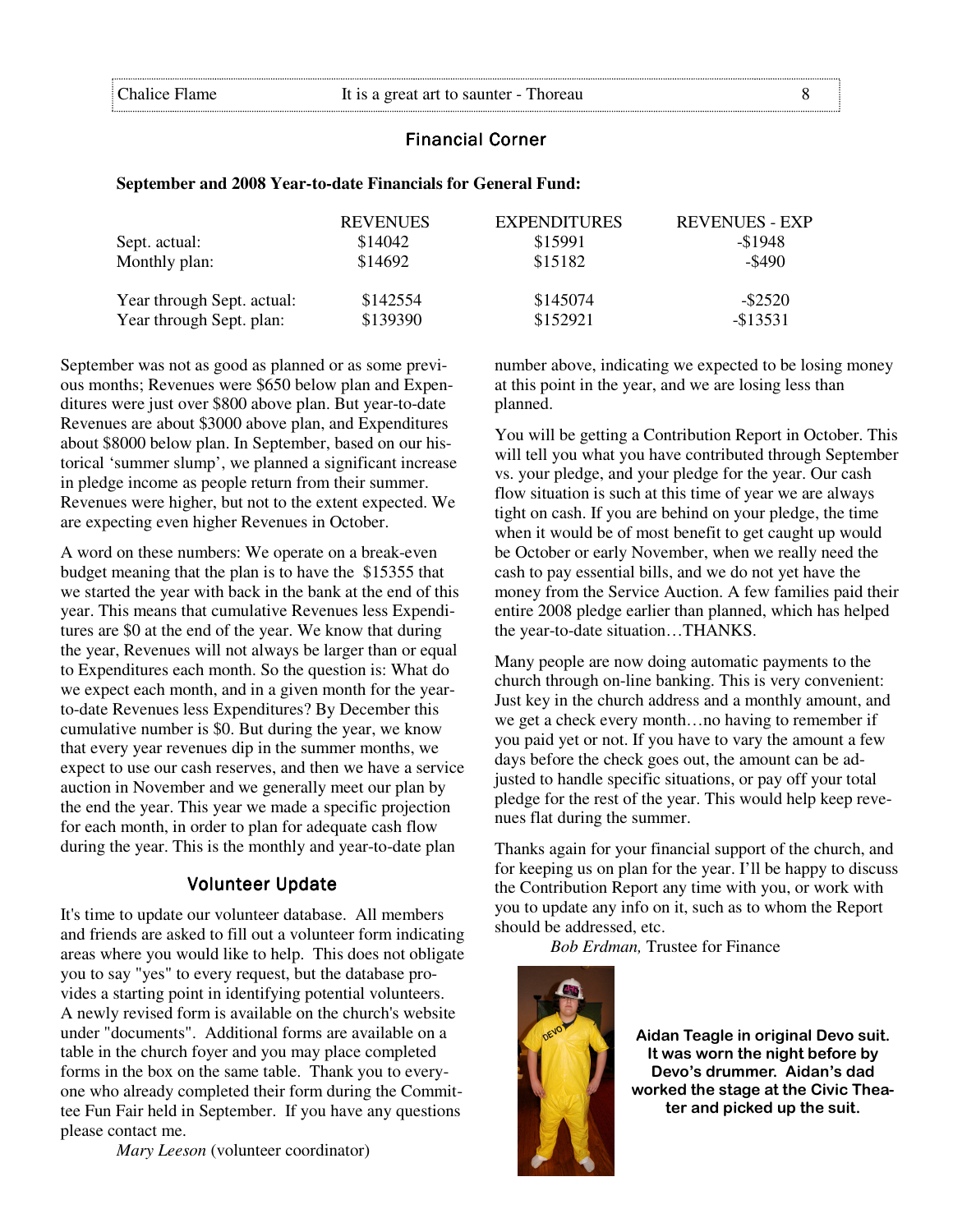# **November Church Events**

| 26<br>10:30-11:30 Pancake<br>Breakfast FH<br>12:15-1:15 Pancakes, 2nd<br>seating $FH$<br>4-5:30 Yoga /meditation<br>6:30-7:30 Adult Choir $S$<br>7-9 AA FH | 27<br>$10:15$ am gentle<br>Yoga<br>5:15 gentle Yoga<br>7:00 Tai chi<br>7:00 Clan Haven<br>Homes | 28<br>Thread/Web dead-<br>line<br>5:30 Mod. Yoga<br>7:00 Challenging<br>Yoga<br>7-9:00 Living By<br>Heart FL                                  | 29<br>9:30a Yoga<br>6:30-9:30 Finance-<br>Comm. EA<br>7-900 COM EA up                                       | 30<br>10:15a Yoga<br>5:30 Yoga<br>6-6:45 Meditation FL<br>7:15-9:15 OWL                  | 31<br>$4-6:00$ Annex<br>Consult room in<br>use                             | $\mathbf{1}$<br>5:30 Concert setup<br>7:30 Kiya Heart-<br>wood concert $p3$ |
|------------------------------------------------------------------------------------------------------------------------------------------------------------|-------------------------------------------------------------------------------------------------|-----------------------------------------------------------------------------------------------------------------------------------------------|-------------------------------------------------------------------------------------------------------------|------------------------------------------------------------------------------------------|----------------------------------------------------------------------------|-----------------------------------------------------------------------------|
| $\overline{2}$<br>12:15 Social Justice $FH$ $p3$<br>4-5:30 Yoga /meditation<br>4-6:00 Hogwarts mtg. EA<br>6:30-7:30 Adult choir<br>7-9 AA <i>FH</i>        | 3<br>$10:15a$ gentle<br>Yoga<br>5:15 gentle Yoga<br>7:00 Tai chi<br>7-8:00 Clan<br>Woodlands    | $\overline{\mathbf{4}}$<br>Thread/Web dead-<br>line<br>5:30 Mod. Yoga<br>6:30 Election Dinner<br>FH <sub>p4</sub><br>7:00 Challenging<br>Yoga | 5<br>9:30a Yoga<br>$3-6:30$ FH in use<br>7-9:00 Our Many<br>Lives EA                                        | 6<br>10:15a Yoga<br>5:30 Yoga<br>6-6:45 Meditation FL                                    | $\overline{7}$<br>1-2:00 Yoga/<br>Children                                 | 8                                                                           |
| 9<br>4-5:30 Yoga /meditation<br>$6:30-7:30$ Adult Choir S<br>$7-9$ AA $FH$                                                                                 | 10<br>10:15 am gentle<br>Yoga<br>5:15 gentle Yoga<br>7:00 Tai chi<br>7:30 Clan practice         | 11<br>Thread/Web dead-<br>line<br>5:30 Mod. Yoga<br>7:00 Challenging<br>Yoga                                                                  | 12<br>9:30a Yoga<br>7-9:30 Board mtg. EA                                                                    | 13<br>10:15a Yoga<br>5:30 Yoga<br>6-6:45 Meditation FL<br>7-9 Men's Group EA<br>7:15 OWL | 14<br>Auction setup<br>1-2:00 Yoga/<br>Children<br>7:30 Around<br>Town $S$ | 15<br>Newsletter dead-<br>line<br>6:00 Service Auc-<br>tion $p6$            |
| 16<br>4-5:30 Yoga /meditation<br>$6:30-7:30$ Adult Choir S<br>7-9 AA FH                                                                                    | 17<br>10:15 am gentle<br>Yoga<br>5:15 gentle Yoga<br>7:00 Tai chi<br>7:30 Clan Stow<br>Glen     | 18<br>Thread/Web dead-<br>line<br>5:30 Mod. Yoga<br>7:00 Challenging<br>Yoga                                                                  | 19<br>9:30a Yoga<br>$7-7:30$ Vespers $S$                                                                    | 20<br>10:15a Yoga<br>5:30 Yoga<br>6-6:45 Meditation FL<br>7-9:00 Master Plan             | 21<br>1-2:00 Yoga/<br>children                                             | 22<br>9-5:00 Hogwarts<br>baking                                             |
| 23<br>1-4:30 Pastoral Revision-<br>ing $S$ $p2$<br>4-5:30 Yoga /meditation<br>$6:30-7:30$ Adult Choir S<br>7-9 AA <i>FH</i>                                | 24<br>10:15 am gentle<br>Yoga<br>5:15 gentle Yoga<br>7:00 Tai chi<br>7:30 Clan Emeri-<br>tus    | 25<br>Thread/Web dead-<br>line<br>5:30 Mod. Yoga<br>7:00 Challenging<br>Yoga<br>7-9:00 Living By<br>Heart FL                                  | 26<br>9:30a Yoga<br>7-9:00 Living by Heart<br><b>FL</b>                                                     | 27<br>3-8:00 Thanksgiving<br>dinner $FH$ $p5$<br>6-6:45 Meditation FL                    | 28                                                                         | 29<br><b>Hogwarts Yule</b><br>Ball                                          |
| 30<br>10:30 Pancake Bkfst.<br>12:15 Pancake Bkfst.<br>$6:30-7:30$ Adult Choir S<br>7-9 AA FH                                                               | 1<br>10:15 am gentle<br>Yoga<br>5:15 gentle Yoga<br>7:00 Tai chi                                | $\mathbf{2}$<br>Thread/Web dead-<br>line<br>5:30 Mod. Yoga<br>7:00 Challenging<br>Yoga                                                        | 3<br>9:30a Yoga<br>5:00 Vespers meal<br>setup<br>6:30-7 Vespers $S$<br>7:15-9:15 Congrega-<br>tion mtg. $S$ | $\overline{\mathbf{4}}$<br>10:15a Yoga<br>5:30 Yoga<br>6-6:45 Meditation FL              | 5<br>$5-7:00$ wedding<br>rehearsal $S$                                     | 6<br>12-6:00 Shaffer<br>wedding $S$                                         |

Tai Chi: 7:00 Advanced, 7:30 Intermediate, 8:00 Beginner - Yoga and Tai Chi are held in Fessenden Hall \**EA*- Eldredge Annex; *FH*- Fessenden Hall; *FL*- Founders' Lounge; *L*- Library; *S*-Sanctuary; *N*- Nursery *Calendar does not reflect changes or additions after October 21*

A complete and up-to-date church calendar can be viewed at http://www.localendar.com/public/uukent or through a link on our website at www.uukent.org.

Spirited Vespers for All Ages (first Wednesday) will be on sabbatical in November and December



Kent UU folks at Summer Institute last July. If you would like a copy of this photo, write the erudite editor of this exemplary publication.